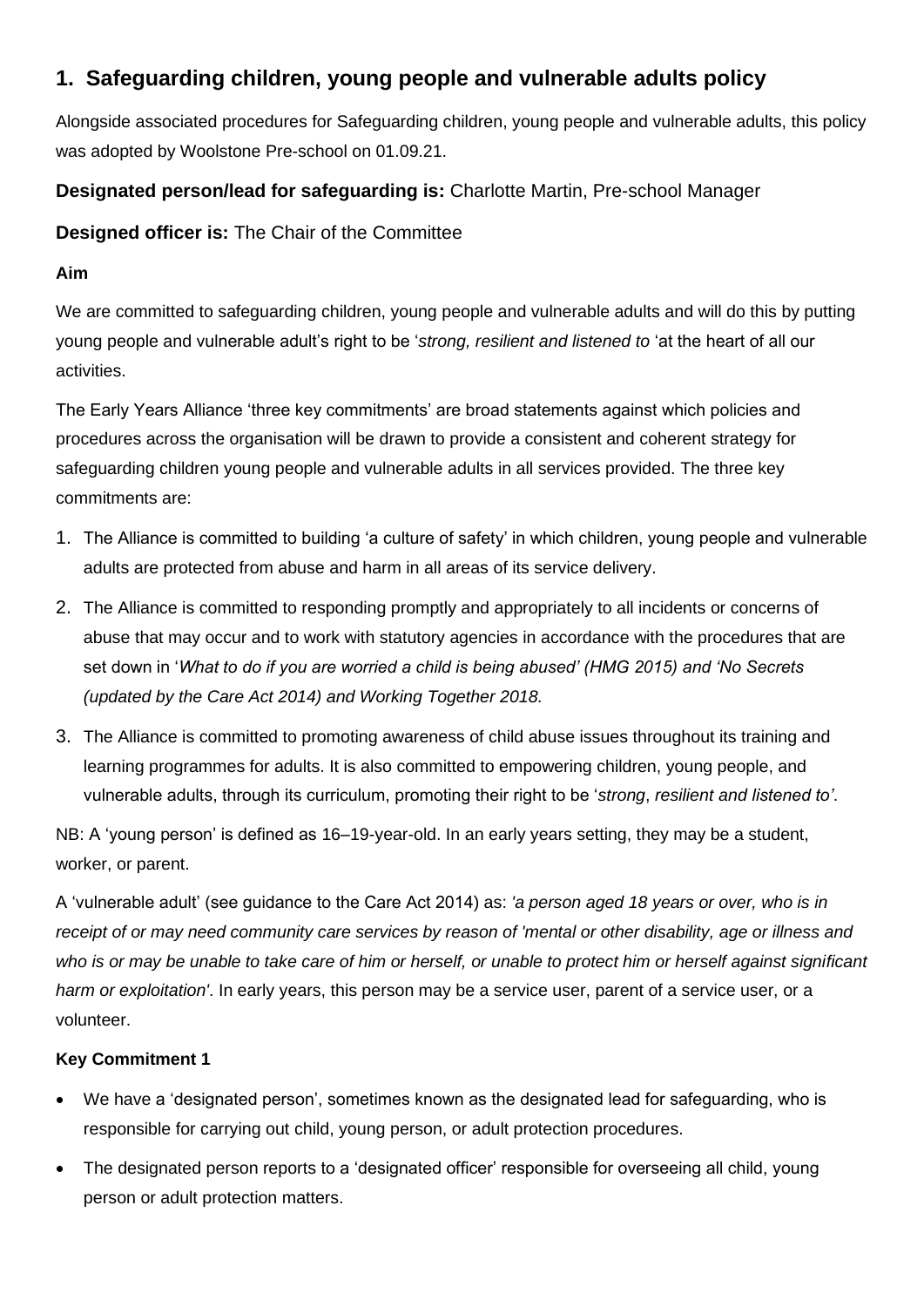- The 'designated person' and the 'designated officer' ensure they have links with statutory and voluntary organisations regarding safeguarding children.
- The 'designated person' and the 'designated officer' ensure they have received appropriate training on child protection matters and that all staff are adequately informed and/or trained to recognise possible child abuse in the categories of physical, emotional and sexual abuse and neglect.
- The 'designated person' and the 'designated officer' ensure all staff are aware of the additional vulnerabilities that affect children that arise from inequalities of race, gender, disability, language, religion, sexual orientation or culture and that these receive full consideration in child, young person or adult protection related matters.
- The 'designated person' and the 'designated officer' ensure that staff are aware and receive training in social factors affecting children's vulnerability including
	- social exclusion
	- domestic violence and controlling or coercive behaviour
	- mental Illness
	- drug and alcohol abuse (substance misuse)
	- parental learning disability
	- **radicalisation**
- The 'designated person' and the 'designated officer' ensure that staff are aware and receive training in other ways that children may suffer significant harm and stay up to date with relevant contextual safeguarding matters:
	- abuse of disabled children
	- fabricated or induced illness
	- child abuse linked to spirit possession
	- sexually exploited children
	- children who are trafficked and/or exploited
	- female genital mutilation
	- extra-familial abuse and threats
	- children involved in violent offending, with gangs and county lines.
- The 'designated person' and the 'designated officer' ensure they are adequately informed in vulnerable adult protection matters.

### **Key Commitment 2**

There are procedures in place to prevent known abusers from coming into the organisation as employees or volunteers at any level.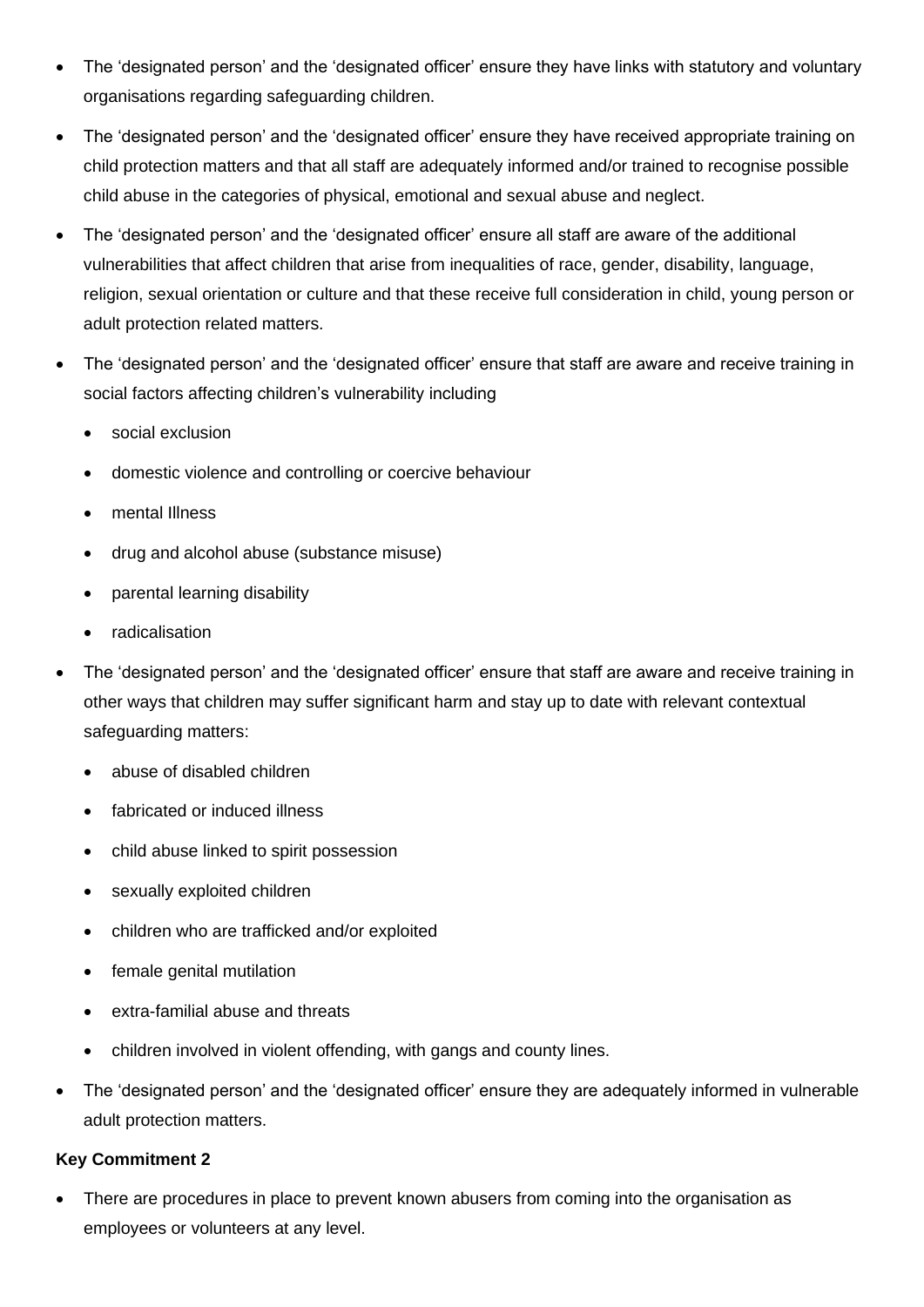- Safeguarding is the responsibility of every person undertaking the work of the organisation in any capacity.
- There are procedures for dealing with allegations of abuse against a member of staff, or any other person undertaking work whether paid or unpaid for the organisation, where there is an allegation of abuse or harm of a child. Procedures differentiate clearly between an allegation, a concern about quality of care or practice and complaints.
- There are procedures in place for reporting possible abuse of children or a young person in the setting.
- There are procedures in place for reporting safeguarding concerns where a child may meet the s17 definition of a child in need (Children Act 1989) and/or where a child may be at risk of significant harm, and to enable staff to make decisions about appropriate referrals using local published threshold documents.
- There are procedures in place to ensure staff recognise children and families who may benefit from early help and can respond appropriately using local early help processes and Designated persons should ensure all staff understand how to identify and respond to families who may need early help.
- There are procedures in place for reporting possible abuse of a vulnerable adult in the setting.
- There are procedures in place in relation to escalating concerns and professional challenge.
- There are procedures in place for working in partnership with agencies involving a child, or young person or vulnerable adult, for whom there is a protection plan in place. These procedures also take account of working with families with a 'child in need' and with families in need of early help, who are affected by issues of vulnerability such as social exclusion, radicalisation, domestic violence, mental illness, substance misuse and parental learning disability.
- These procedures take account of diversity and inclusion issues to promote equal treatment of children and their families and that take account of factors that affect children that arise from inequalities of race, gender, disability, language, religion, sexual orientation, or culture.
- There are procedures in place for record keeping, confidentiality and information sharing, which are in line with data protection requirements.
- We follow government and Milton Keynes Safeguarding Partnership guidance in relation to extremism.
- The procedures of Milton Keynes Safeguarding Partnership must be followed.

### **Key Commitment 3**

- All staff receive adequate training in child protection matters and have access to the setting's policy and procedures for reporting concerns of possible abuse and can access the Milton Keynes Safeguarding Partnership procedures <https://mkscb.procedures.org.uk/>
- All staff have adequate information on issues affecting vulnerability in families such as social exclusion, domestic violence, mental illness, substance misuse and parental learning disability, together with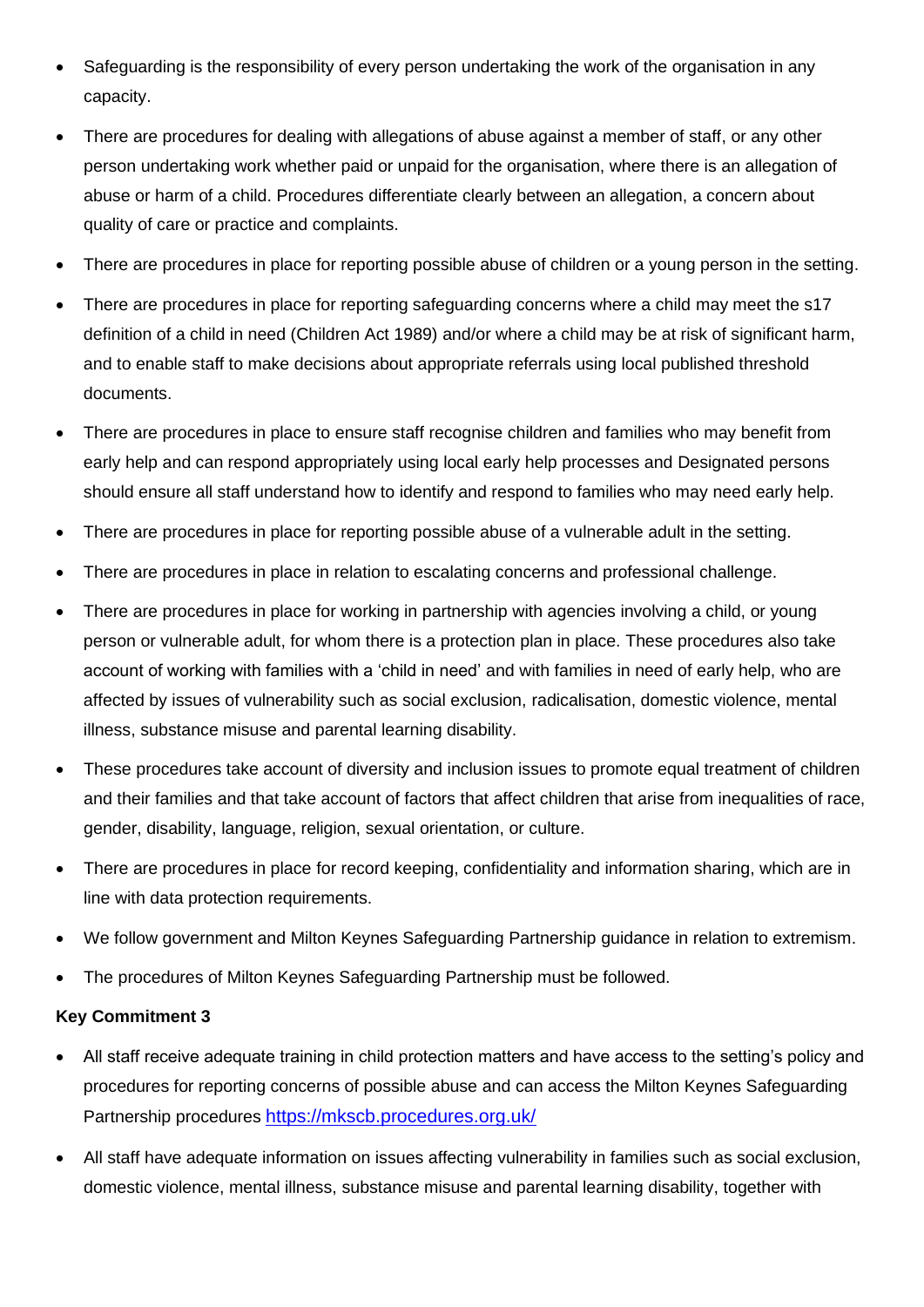training that takes account of factors that affect children that arise from inequalities of race, gender, disability, language, religion, sexual orientation, or culture.

- We use available curriculum materials for young children, taking account of information in the Early Years Foundation Stage, that enable children to be *strong, resilient,* and *listened to.*
- All services seek to build the emotional and social skills of children and young people who are service users in an age-appropriate way, including increasing their understanding of how to stay safe.
- We adhere to the EYFS Safeguarding and Welfare requirements.

## **Legal references**

*Primary legislation* Children Act 1989 – s 47 Protection of Children Act 1999 Care Act 2014 Children Act 2004 s11 Children and Social Work Act 2017 Safeguarding Vulnerable Groups Act 2006 Counter-Terrorism and Security Act 2015 General Data Protection Regulation 2018 Data Protection Act 2018 Modern Slavery Act 2015 Sexual Offences Act 2003 Serious Crime Act 2015 Criminal Justice and Court Services Act (2000) Human Rights Act (1998) Equalities Act (2006) Equalities Act (2010) Disability Discrimination Act (1995) Data Protection Act (2018) Freedom of Information Act (2000) **Further Guidance**  Working Together to Safeguard Children (HMG 2018) Statutory Framework for the Early Years Foundation Stage 2021